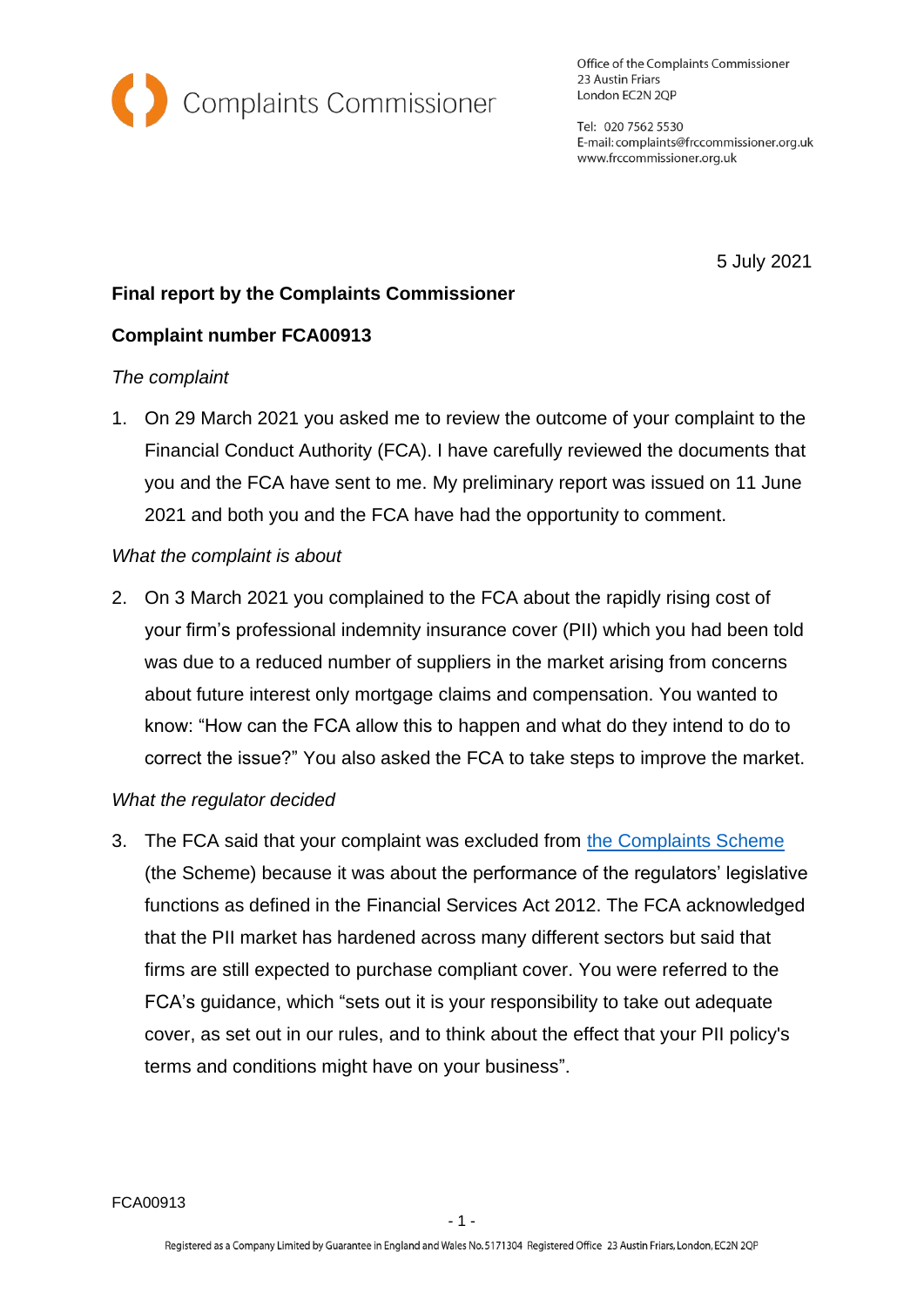### *Why you are unhappy with the regulator's decision*

- 4. You have told me that this was: "not a direct complaint about the FCA and was written more with the intention of trying to communicate with them, ensure they are aware of the situation and to see what was being done about the matter".
- 5. You consider that the situation is not sustainable and needs to be addressed by the regulator, otherwise either the PII market will collapse or cover will very quickly become too expensive to warrant being an independent mortgage broker and firms will go out of business. As independent brokers, you want to offer your clients the best value for money and you consider the FCA has a responsibility to ensure the market remains in place (ultimately) for the general public.
- 6. You would like to understand whether:
	- a. The FCA is aware of the situation?
	- b. What they intend to do to ensure brokers (and customers who have to have PII) have a real, honest marketplace to purchase PII from?
	- c. What are they doing to entice insurers back to the marketplace?
	- d. If they are not doing this … will they be re-evaluating independent mortgage broker requirements to have PII?
	- e. If not, how do they see the market as sustainable?

## *My analysis*

- 7. I am satisfied that you submitted a complaint to the FCA by using the FCA's complaint form to raise your concerns. It was therefore appropriate for the Complaints Team to respond to you. This has also enabled you to approach my office for an independent review of the matters that you raised.
- 8. I am also satisfied that the FCA was correct to say that the subject matter of your complaint is excluded from the Scheme. Part 6 of the Financial Services Act 2012 (the Act) requires the regulators to maintain a complaints scheme for the investigation of complaints "arising in connection with the exercise of, or failure to exercise, any of their relevant functions". The "relevant functions" of the FCA are their functions other than their legislative functions. Complaints about the